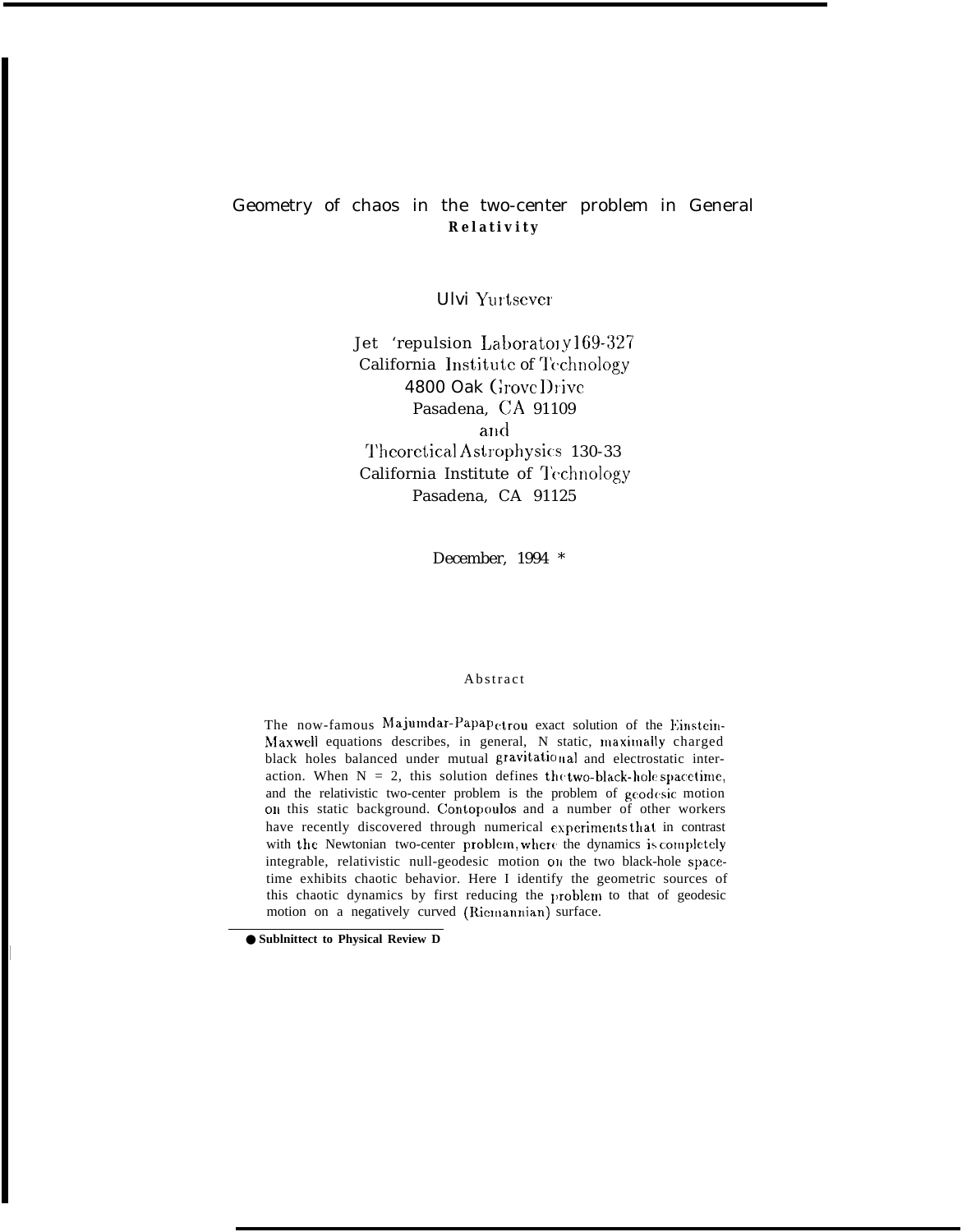## 1. The Majumdar-Papapetrou solution

The general Reissner-Nordstrommetric

$$
g = -\left(1 - \frac{2M}{r} + \frac{Q^2}{r^2}\right) dt^2 + \left(1 - \frac{2M}{r} + \frac{Q^2}{r^2}\right)^{-1} dr^2 + r^2 \left(d\theta^2 + \sin^2\theta \, d\phi^2\right)
$$

for a charged black hole of mass M and charge Q takes a particularly simple form when the black hole is extremal with  $|Q| = M$ :

$$
g = -\left(1 - \frac{M}{r}\right)^2 dt^2 + \left(1 - \frac{M}{r}\right)^{-2} dr^2 + r^2 \left(d\theta^2 + \sin^2 \theta d\phi^2\right) . (1)
$$

In the isotropic coordinates  $\bar{r} \equiv r - M$ , Eq. (1) can be written suggestively as

$$
g = -\left(1 + \frac{M}{\bar{r}}\right)^{-2} dt^2 + \left(1 + \frac{M}{\bar{r}}\right)^2 {}^{(3)}\eta , \qquad (2)
$$

where

$$
^{(3)}\eta = d\bar{r}^2 + \bar{r}^2 \left(d\theta^2 + \sin^2\theta \, d\phi^2\right)
$$

denotes the flat Euclidean metric. The metric function  $1 + M/\bar{r}$  appearing in  $Eq. (2)$  has the form of a harmonic function in Euclidean space, and, miraculously, when  $1 + M/\tilde{r}$  is replaced with a more general harmonic function the metric Eq. (2) still remains a solution to the Einstein-Maxwell equations ( $[1- 2]$ ). More precisely, as first discovered by M ajumdar and Papapetrou, the metric

$$
g = -U^{-2} dt^2 + U^e (dx^2 + dy^2 + dz^2)
$$
 (3)

and the electromagnetic potential  $A_a$  given by

$$
A = \pm \frac{1}{U} dt \tag{4}
$$

arc a solution to the source-free Einstein-Maxwell equations as long as the function  $U = U(x, y, z)$  satisfies Laplace's equation in flat space:

$$
\sum_{k=1}^{3} U_{,kk} = U_{,xx} + U_{,yy} + U_{,zz=0}
$$
 (5)

Note that this solution is static  $(\partial/\partial t)$  is a timelike Killing vector), but in general has no other symmetries.

It was first realized by IIartlc and Hawking ([3]) that with the choice

$$
U(\vec{r}) = 1 + \sum_{i=1}^{N} \frac{M_i}{|\vec{r} - \vec{r}_i|}
$$
 (6)

for the potential  $U(x, y, z)$ , the Majumdar-Papapetrou solution represents  $N$ extremal black holes, where the  $i$ 'th black hole, stationary at the fixed position  $\vec{r} = \vec{r_i}$ , has mass *M* and charge  $|Q_i| = M_i$ . All charges  $Q_i$  have the same sign given by the sign chosen in Eq.  $(4)$ , which ensures that the holes remain in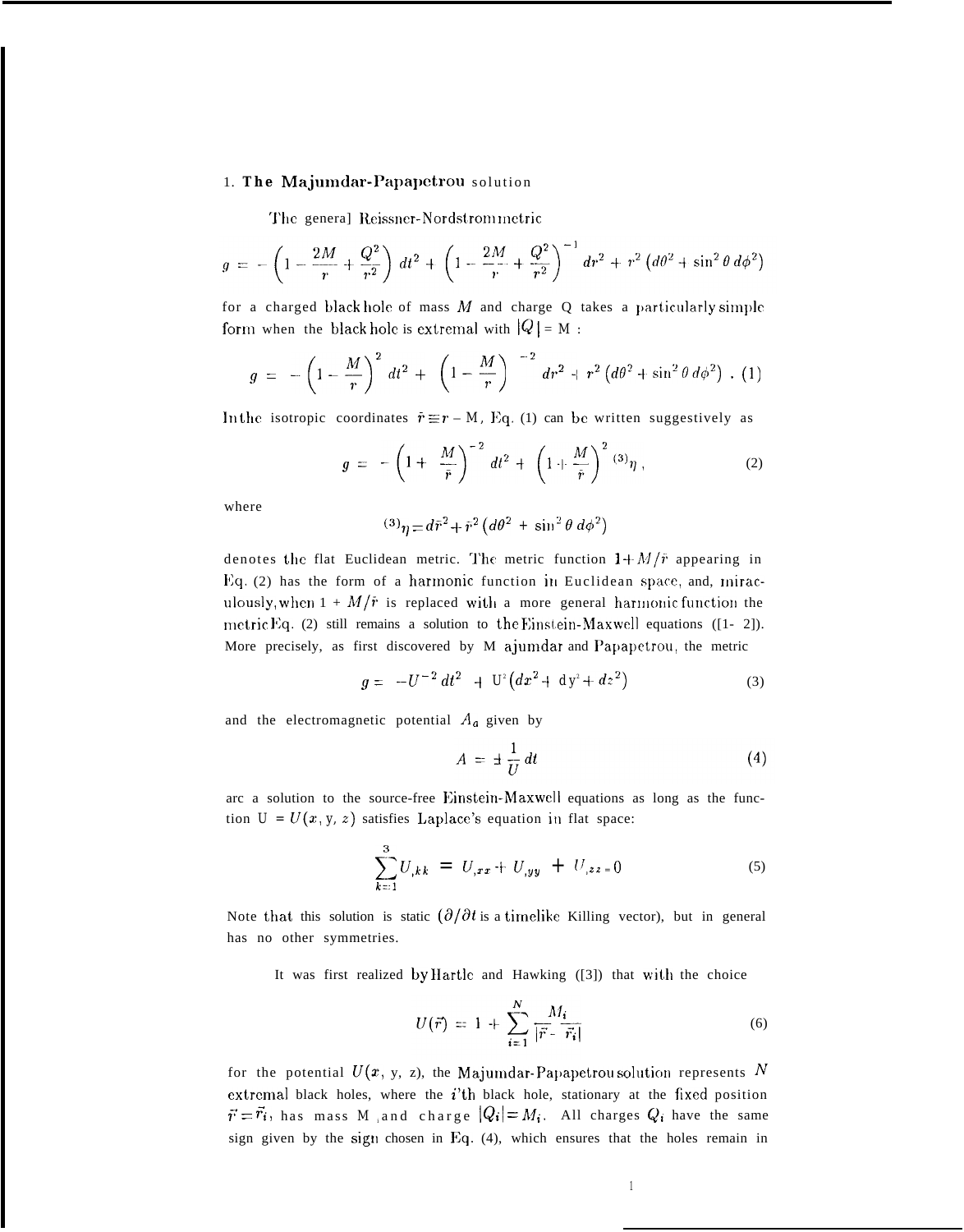equilibrium, balanced under mutual gravitational attraction and electrostatic repulsion. The apparent singularity in  $U(x, y, z)$  [and therefore in the metric Eq. (3)] at the positions  $\vec{r} = \vec{r_i}$  is the usual coordinate singularity associated with static coordinates at an event horizon, Indeed, the surface area of a small coordinate sphere  $\{t = \text{const.}, |\vec{r}| = \vec{r_i}| = \epsilon\}$  around  $\vec{r} = \vec{r_i}$  approaches the expected surface area of the **horizon:** 

$$
\lim_{\vec{r} \to \vec{r}_i} (U^2 4\pi |\vec{r} - \vec{r}_i|^2) = 47 \, \text{r} \lim_{\vec{r} \to \vec{r}_i} \left[ \left( 1 + \frac{M_i}{|\vec{r} - \vec{r}_i|} + \text{O}(1) \right)^2 |\vec{r} - \vec{r}_i|^2 \right] \n= 4\pi M_i^2
$$
\n(7)

and the metric can be extended analytically into the interiors of the black holes (into "negative  $|\vec{r}-\vec{r}_i|^n$ ) using Kruskal-like coordinates. As in the single black hole case (the extremal Reissner-Nordst rom solut ion), the interiors of the black boles house true physical singularities where spacetime curvature blows up.

### 2. Chaos in the two-black-hole spacetime

When  $N = 2$ , the spacetime given by Eqs. (6) and (3) represents a relativistic analogue to the two-center configuration in Newtorliau gravity, in which the Newtonian gravitational field is generated by two point masses at fixed positions (i.e., the mutual gravitational interact ion of the masses is ignored). Numerical investigations of null geodesic motion on this twmblack-hole spacetime by Contopoulos and coworkers ([4]) have revealed that the geodesics exhibit chaotic behavior in the vicinity of the two centers. More specifically, Contopou-10S studies null geodesics whose spatial motion is confined to a two-dimensional symmetry plane; assuming the black holes are positioned along the z-axis, this plane is typically the surface  $\{x=0\}$  (see Fig. 1). Numerical integration of the



**Figure 1. Contopoulos's (and also this paper's) analysis of the two-blackhole null-geodesic flow is confined to those null geodesics which lie in a two-dimensional surface** of *symmetry* **such as the yz-plane {z . O}.**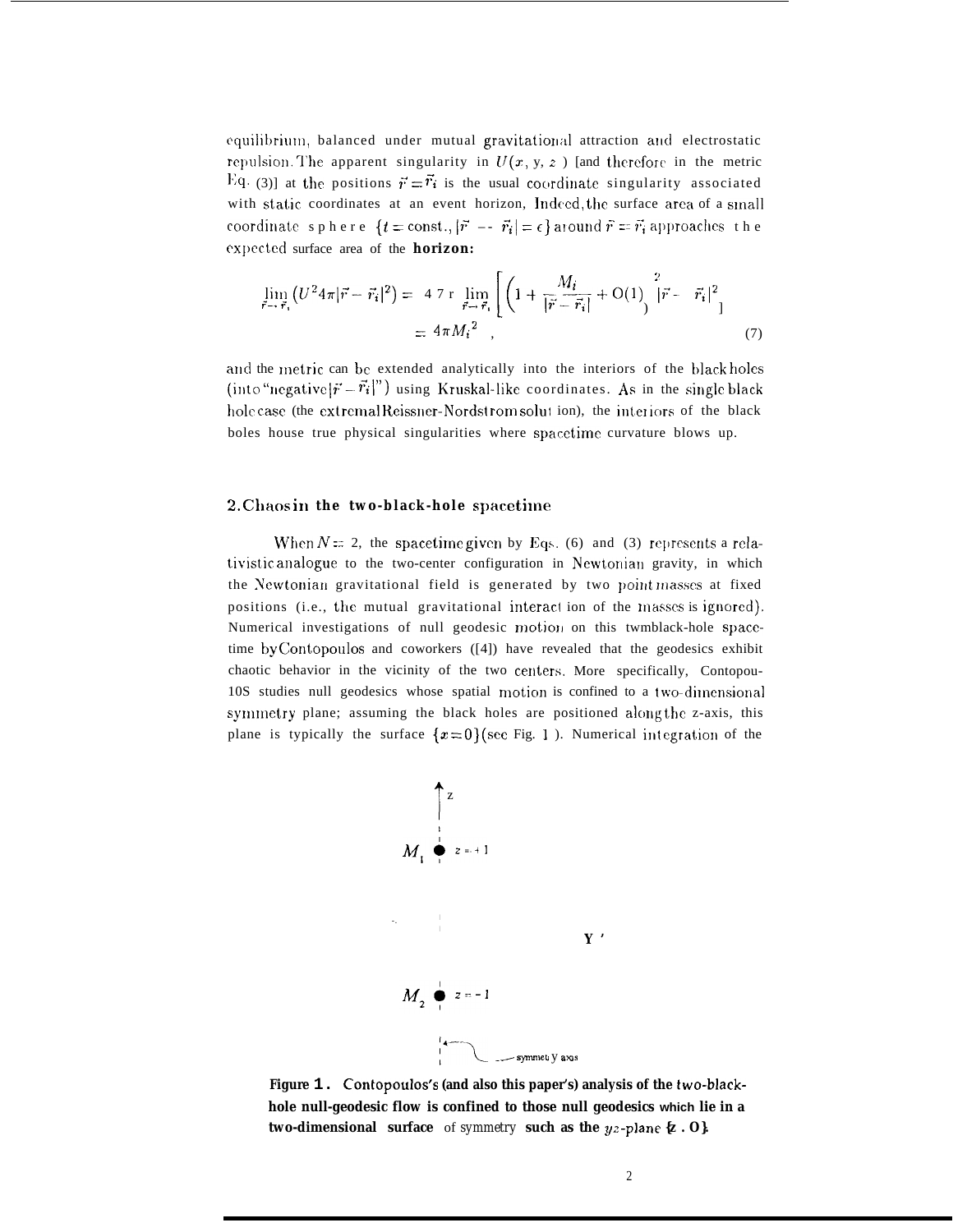null geodesic equations then reveals that for geodesics that approach the black holes from infinity, it is essentially impossible to predict whether the orbit will plunge into the first hole, or the second one, or escape back out to infinity; in other words the qualitative behavior of the orbits near the black holes exhibits effectively stochastic features. This places the relativistic two-center motion in surprising contrast with the corresponding Newtonian problem (i. e., the motion of a massive test body in the gravitational field of two fixed centers) where the dynamics is known to be completely integrable (a classical result that goes back to the work of Jacobi and l,iouville).

In this paper  $\bf{l}$  will argue that the chaotic behavior of the null geodesic flow has its roots in the spatial geometry of the two-black-hole spacetime, and 1 will do so by first showing that the dynamics of this flow can be reduced to that of ordinary geodesics on a negatively curved Riemannian surface.

# 3. Geometric analysis of the two-black-hole null geodesic flow

1 will rely on the well-known "Fermat's principle" in its relativistic formulation ([5]). Fermat's principle states that if  $\mathcal{M} = \mathbb{R} \times \Sigma$  is a static spacetime with metric

$$
g = g_{00} dt^2 + {^{(3)}h} ,
$$

where  $\Sigma$  is a 3-manifold, and  $g_{\infty}$  < 0 is a smooth function and  $(3)$ *h* is a Riemannian metric on  $\Sigma$  (both independent of t), then tile null geodesics of  $(M, g)$  when projected onto  $\Sigma$  are precisely the Riemannian geodesics of the 3-gcometr

to of *t*), then the null geodesics of 
$$
(M, g)
$$
 when

\nthe Riemannian geodesics of the 3-geometry

\n
$$
\left(\sum_{i=1}^{n} \frac{(-a)^i h}{-g_{00}}\right)
$$

\n(8)

and, furthermore, the affine parameter (i. e., the arc length) along the projected geodesics in  $[\Sigma_{1}(3)h/(-g_{00})]$  is precisely the static time coordinate t measured along the null geodesics in  $(M, g)$ . In words that would have sounded familiar to Fermat, the principle states that light follows the path of shortest (or extremal) travel time between two given points in 3-space

In the multi-black-hole solution given by Eqs. (3) and  $(6)$ , Fermat's principle shows that null geodesic flow in the asyloptotical]y flat exterior region (outside the event horizons of the black holes) is equivalent to the Riernannian geodesic flow of the 3-geometry  $(\Sigma, h)$ , with the 3-manifold  $\Sigma$  given by  $\Sigma = \mathbb{R}^3 \setminus \{N \text{ points}\}\$ , and with the Ricmannian metric h on  $\Sigma$  given by

$$
h \equiv \frac{(3)h}{-900} = \Omega^2 (dx^2 + dy^2 + dz^2) \,, \tag{9}
$$

where

where  
\n
$$
\Omega = U^2 = \left(1 + \sum_{i=1}^{N} \frac{M_i}{|\vec{r} \cdot \vec{r}_i|}\right)^2.
$$
\n(10)  
\nIn the two-black-hole spacetime, 1 can assume without loss of generality that

the holes are positioned along the z-axis at  $\vec{r}_1 = (0, 0, 1)$  and  $\vec{r}_2 = (0, 0, -1)$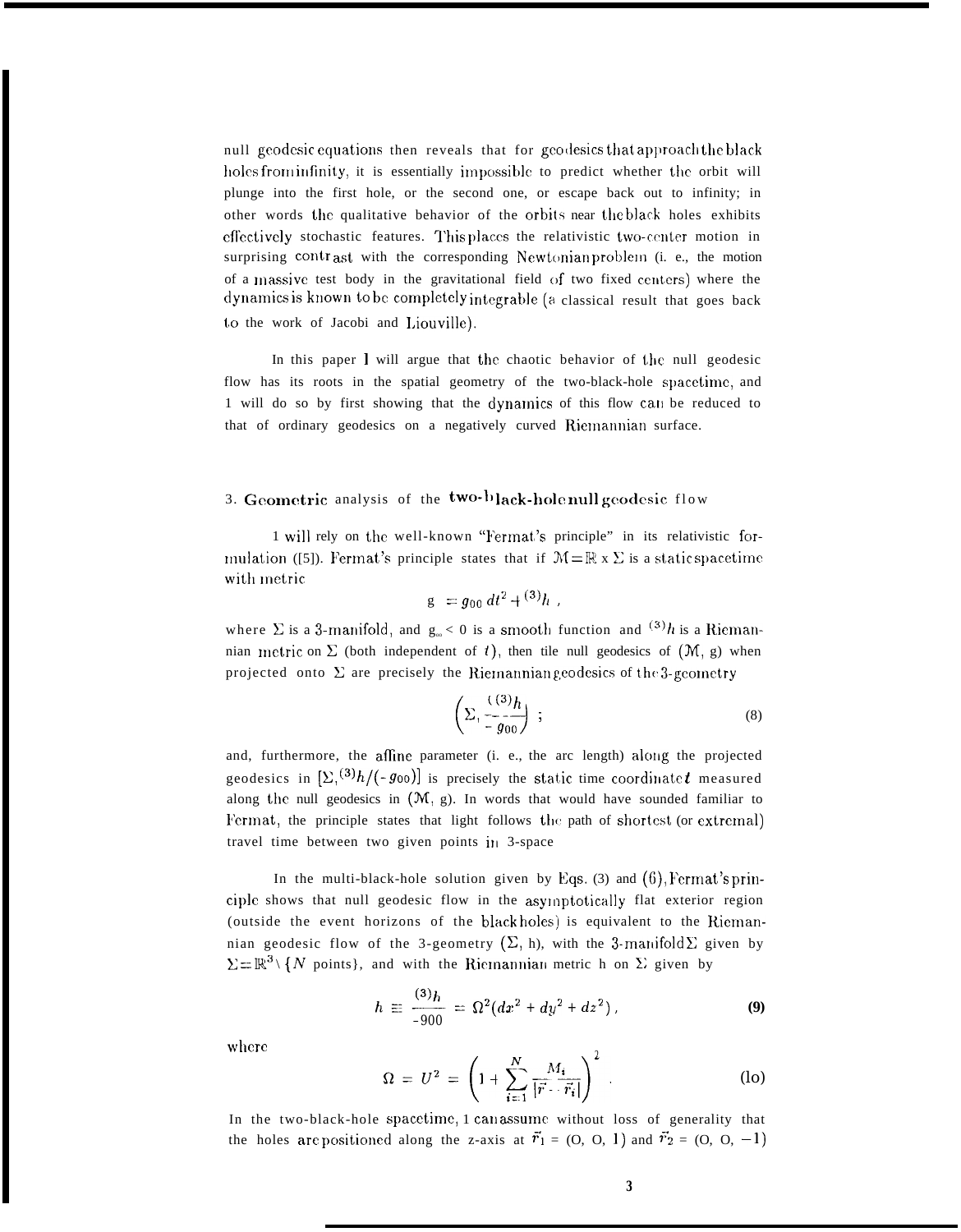(see Fig. 1). It is obvious that any two-plane containing the symmetry  $(z)$  axis is a totally geodesic submanifold of  $\Sigma$ . As I will focus on null geodesics which lie (spatially) in such a symmetry plane, which 1 can assume to be the yz-plane  $\{x = 0\}$  as in Fig. 1, by Fermat's principle the null geodesic flow I need to study is equivalent to the geodesic flow on the two-dimensional Riemannian surface  $(\$, h),$  where  $S = \mathbb{R}^2 \setminus \{(0,1),(0,-1)\},\$  and

$$
\mathbf{h} = \Omega^2 (dy^2 + dz^2) \tag{11}
$$

$$
\Omega = \left(1 + \frac{M_1}{\sqrt{y^2 + (z-1)^2}} + \frac{M_2}{\sqrt{y^2 + (z-1)^2}}\right). \tag{12}
$$

Note that the geodesic flow of  $(S, h)$  corresponds, in the original spacetime, only to the null geodesic flow in the exterior of the black holes; null geodesic motion in the interior regions is not covered by this correspondence. This point will become clearer after a closer look at the topology and large-scale geometry of (S, h):

# Global geometry of the Riemannian surface (S, h)

Look closely at the behavior of the metric  $h$  near the centers, e.g., near  $\vec{r} = \vec{r}_1 = (0, 1)$ . Introducing Euclidean polar coordinates  $(R, \theta)$  centered around  $\vec{r}_1 = (0, 1)$  (i. e.,  $R \equiv |\vec{r} - \vec{r}_1|$ ), I can write the conformal factor  $\Omega$  in the vicinity of  $\vec{r}_1$  as

$$
\Omega = \left(1 + \frac{M_2}{2} + \frac{M_1}{R} + O(R)\right)^2, \tag{13}
$$

and similarly I can write

$$
h = \left(+\frac{M_2}{2} + \frac{M_1}{R} + O(R)\right)(dR^2 + R^2 \ d\theta^2)
$$
 (14)

Now introduce a new radial coordinate 
$$
\rho \equiv M_1 \ 2/R
$$
. Then Eq. (14) becomes  
\n
$$
h = \left(1 + \frac{M_2}{2} + \frac{\rho}{M_1} + O(\frac{1}{\rho}) \int_{-\rho}^{4} \frac{M_1 \cdot 4}{\rho^4} (d\rho^2 + \rho^2 d\theta^2) \right)
$$
\n
$$
= \left(1 + O(\frac{1}{\rho})\right)^4 (d\rho^2 + \rho^2 d\theta^2) \qquad (15)
$$

A similar analysis can be carried out in the vicinity of the other center  $\vec{r} = \vec{r}_2$ with the same conclusion, namely that what looks like a singularity at  $\vec{r} = \vec{r_1}$ (and similarly near the other center) is in fact an entire asymptotically flat Euclidean region squeezed into a small neighborhood of the "point" $\vec{r}_1 = (0, 1)$ in the coordinate system  $(y, z)$ . The global geometry of the surface  $(S, h)$  is then as depicted in Fig. 2 below, with three asymptotically flat regions, one at  $\vec{r} \rightarrow \infty$ , and two others at each of the centers  $\vec{r} \rightarrow \vec{r}_1$  and  $\vec{r} \rightarrow \vec{r}_2$ . As a corollary, the surface  $(S, h)$  is geodetically complete. This is expected, since by Fermat's principle the afflne parameter (i.e., arc length) along the geodesics of (S, h) is the static time coordinate  $t$  measured along the null geodesics of the two-blackhole spacetime, and static time diverges to infinity at the event horizons of the black holes. in other words, a null geodesic in the two-black-bole spacetime falls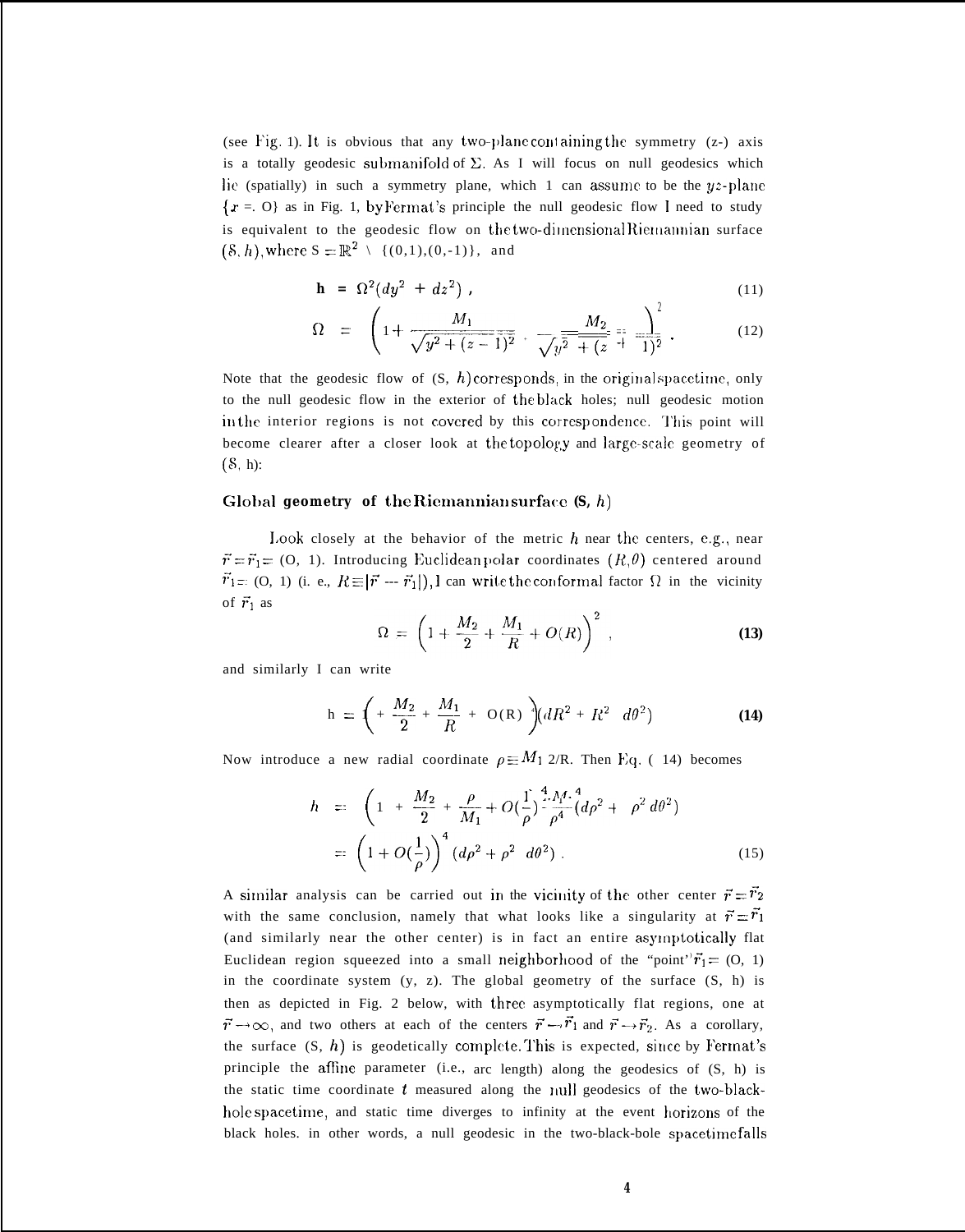into the  $i$ 'th black hole if and only if the corresponding Riemannian geodesic in (S, h) escapes into the asymptotic region  $\vec{r} \rightarrow \vec{r}_i$ .



**Figure 2. The geometry of the Riemannian manifold (S, h) in the large.** Note that this is *not* the actual geometry of the surface  $\{x = 0\}$  in the **physical metric g on the two-black-hole spacetime, but, rather, it is the physical geometry with an extra conformal factor introduced in accordance with Fermat's principle. In particular, only the asymptotic region**  $\vec{r} \rightarrow \infty$ corresponds to the usual asymptotic region in the physical spacetime; the **asymptotic regions**  $\vec{r} \rightarrow \vec{r_i}$  exist because of the singular behavior of the static time coordinate t at the event horizons of the black holes. Accordingly, **a null geodesic in the two-black-hole spacetime falls into the i'th black hole if and only if the corresponding Riemannian geodesic in (S, h ) escapes into the asymptotic region**  $\vec{r} \rightarrow \vec{r_i}$ .

#### **Local** geometry of the Riemannian surface  $(S, h)$

The intrinsic geometry of a two-dimensional Riemannian manifold in the small is determined completely by the Gaussian curvature K (which is one-half the scalar curvature R). With the metric written in the conformally flat form Eq.  $(1 1)$ , K is given by

$$
K = -\frac{1}{\Omega^2} \Delta(\log \Omega) \tag{16}
$$

$$
= \frac{1}{\Omega^4} \big[ \Omega^3 \big( (\Omega^{-1})_{,yy} + (Q^{-1})_{,1} \big) - \Omega_{,y}^2 - \Omega_{,z}^2 \big], \tag{17}
$$

where A **denotes** the scalar Laplacian in the flat metric  $dy^2 + dz^2$ . It is straightforward to compute K for the surface  $(\mathcal{S}, h)$  by simply substituting  $\Omega$  from Eq. (12) in Eq. 17). The result is a complicated expression, not particularly

.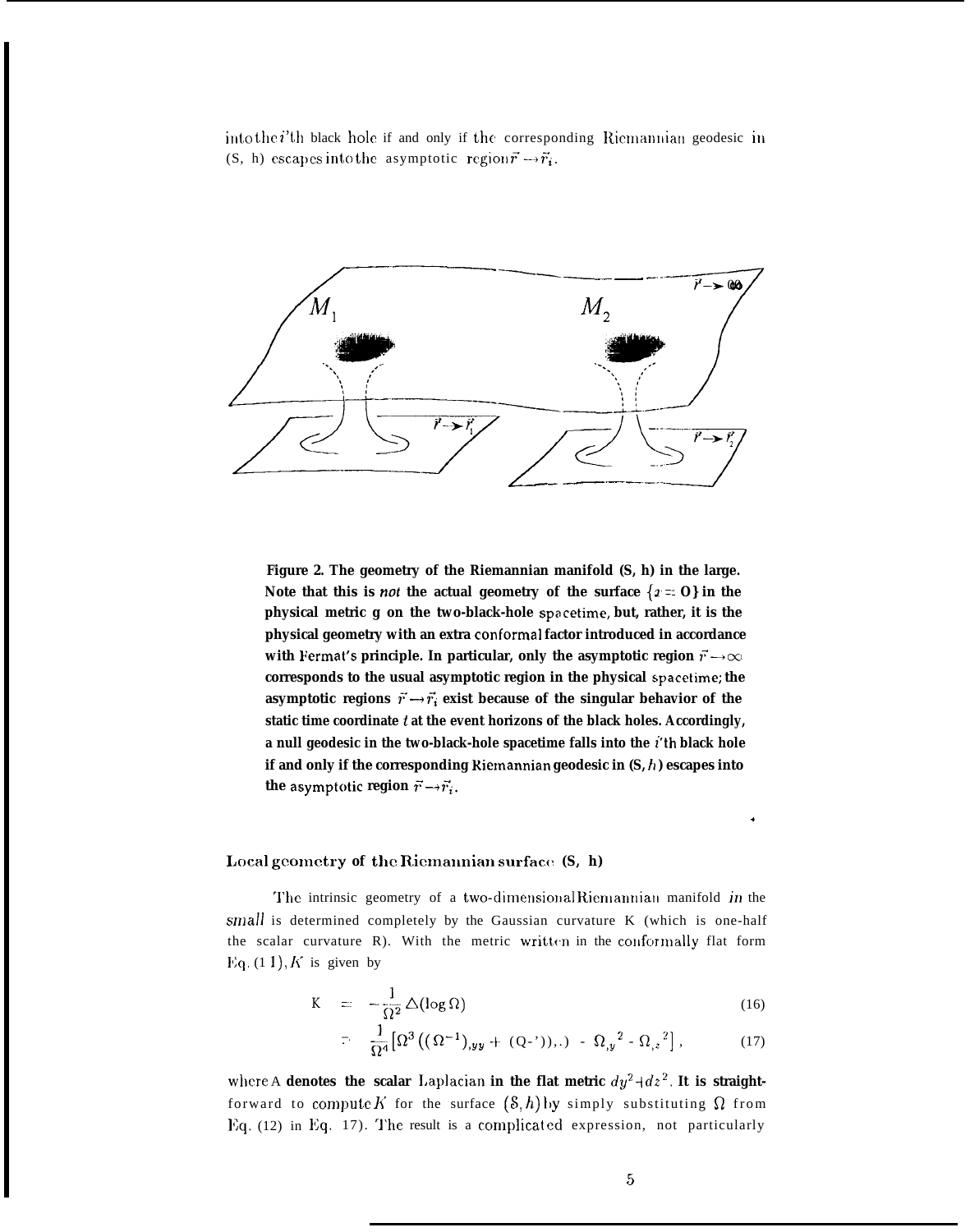(. ,

illuminating in its analytic form (which therefore I will not bother to give). A plot of the curvature K as a function of the coordinates y,  $z$  is given in Fig. 3 (where I chose unit masses  $M_1 = M_2 = 1$ ). It is apparent that K is strictly negative throughout S (and this is true for all masses  $A4_1$ ,  $M_2 > 0$ ). Both **far** away from and near the centers (where geometry is asymptotically flat)  $K$ approaches zero from below as expected (see Fig. 2).



**Figure 3.** The Gaussian curvature K of the Riemannian surface  $(S, h)$  as **a** function of the coordinates (y, z). The masses are chosen to be  $M_1$  =  $M_2 = 1$  for this plot; but the qualitative features of K are identical for **all positive masses. In particular, A' is strictly negative throughout S, and approaches zero** in all three asymptotic **regions, i.e., both as**  $\vec{r}' \rightarrow \infty$  and as  $\vec{r} \rightarrow \vec{r}_i, i=1, 2.$ 

# **4. Can chaos in the two-black-llcjle spacetimc he exl>lainecl solely by** the negatively curved geometry of  $(S, h)$ ?

In a Riemannian manifold of arbitrary dimension  $n$ , negative sectional curvature causes neighboring geodesics to diverge exponentially ([6,7]). Recall the derivation of this well-known result: If Z denotes a vector field along the geodesic  $\gamma$ , Lie transported by a congruence of neighboring geodesics, then

$$
\nabla_{\gamma_{\bullet}} \nabla_{\gamma_{\bullet}} \mathbf{z} = R_{\gamma_{\bullet}} \frac{\gamma_{\bullet}}{Z} \gamma_{\bullet} \tag{18}
$$

where  $R_{XY}$  denotes the curvature operator  $\nabla_X V_y - \nabla_Y \nabla_X - \nabla_{[X,Y]}$ . Along -y, an infinitesimal neighboring geodesic can then be defined abstractly as any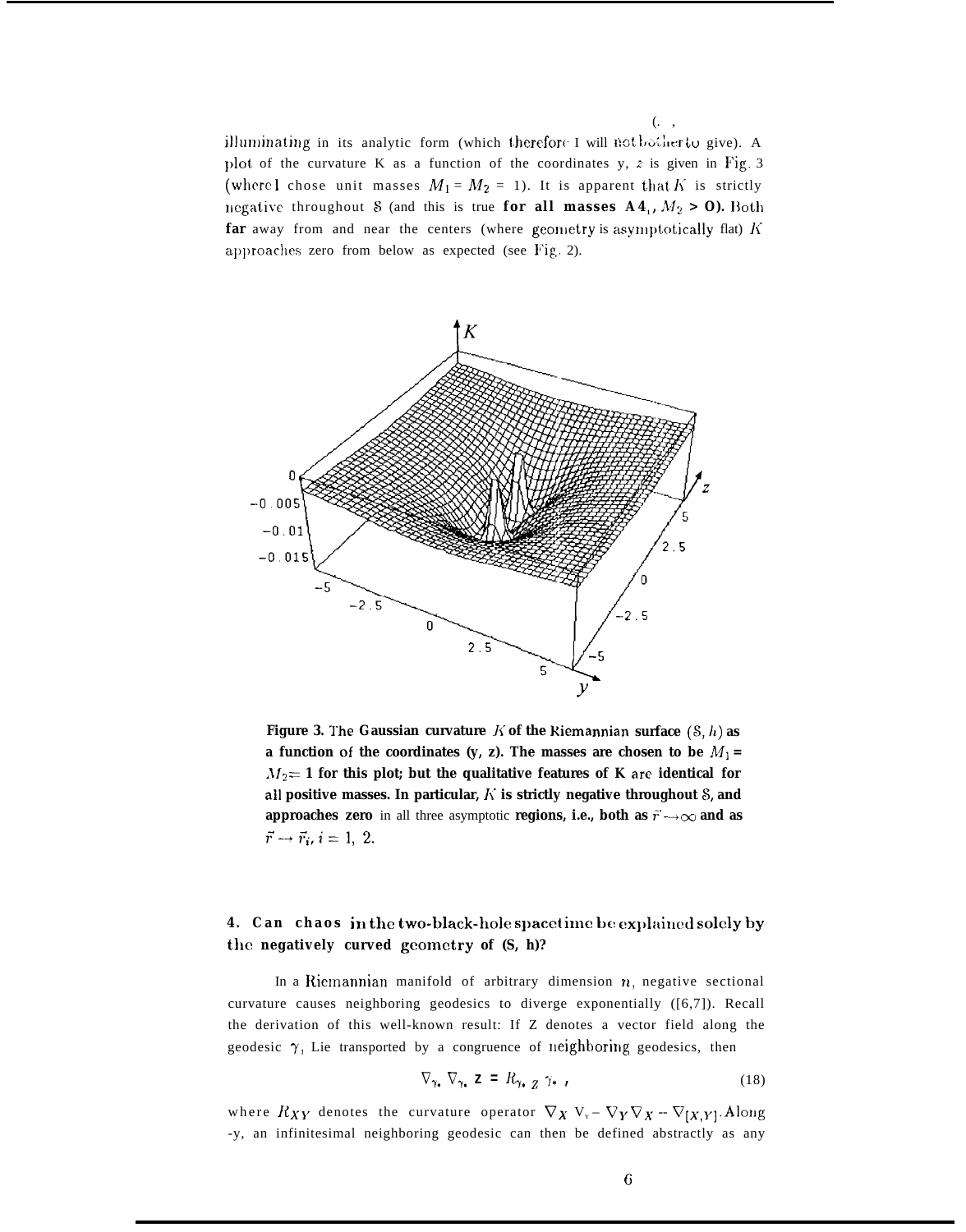solution of the "Jacobi equation;" a differential equation along  $\gamma$  derived from Eq. (18). in a parallel-propagated basis  $\{E_k\}$  along  $\gamma$  such that  $E_n = \gamma_*$ , Jacobi's equation is

$$
\frac{d^2Z^a}{ds^2} = R^a_{n\,bn}Z^b \,, \tag{19}
$$

where s is the affine parameter. For a two-dimensional Riemannian manifold with Gaussian ( $\equiv$  sectional) curvature  $K = R_{1212}$ , and with  $Z = Z^1$ . Eq. (19) becomes

$$
\frac{d^2Z}{ds^2} = -KZ\tag{20}
$$

Assuming  $K < 0$ , and assuming the affine parameter s is small compared to  $|K/(dK/ds)|_{s=0}|$ , Eq. (20) has generic solutions of the form

$$
z(s) \sim A(s) \exp\left(\int^s \sqrt{-K} \, ds'\right) + B(s) \exp\left(-\int^s \sqrt{-K} \, ds'\right), \quad (21)
$$

where  $A(s)$  and  $B(s)$  are slowly-varying amplitudes. It is clear that negative Gaussian curvature Ii results in an exponentially diverging  $Z(s)$  in general, When  $K(s)$  is bounded from above by a negative number, Eqs. (20) (21) imply that  $\gamma$  (as an orbit in the geodesic flow) has positive Liapunov exponents. Obviously, exponential instability of orbits and positive Liapunov exponents are sufficient conditions for the presence of "sensitive dependence on initial conditions," the key ingredient of chaos. But are these criteria sufficient to demonstrate that chaotic behavior is indeed present?

To investigate this question, let me briefly consider two examples from Newtonian gravitation. Recall that in classical mechanics, for a Hamiltonian system with Lagrangian function

$$
L = \frac{1}{2} \sum_{j,k} a_{jk} \dot{q}^j \dot{q}^k - V(q^i) ,
$$

motion on a constant-energy ( $\equiv$  constant- Hamiltonian) surface  $\{H = E\}$  is equivalent to geodesic motion on a Riemannian manifold, namely on the submanifold  $\{V(q^i) < E\}$  of configuration space equipped with the Riemannian metric

$$
g_E = [E - V(q^i)] \sum_{j,k} a_{jk} dq^j \otimes dq^k
$$
 (22)

(Ilanlilton-Jacobi-Maupertius- principle; see [6]). Accordingly, inmathematical analogy with relativistic gravitation, so also in Newtonian gravity testparticle dynamics has a geometric description in terms of geodesic motion. In particular, motion in the Kepler and Newtonian two-center problems can both be described in terms of geodesics on a two-dimensional Riemannian surface, and this description can be put  $m$  exactly the same form as  $mEqs. (11)-(12)$ , except, of course, in the Kepler case the conformal factor  $\Omega$  takes the form

$$
\Omega = \left( EE + \frac{M}{r} \frac{1/2}{r} \right),\tag{23}
$$

and in the Newtonian two-center problem it has the form

$$
\Omega = \left( E + \frac{M_1}{|\vec{r} - \vec{r}_1|^{2}} \cdot |\vec{r} - \vec{r}_2| \right) \tag{24}
$$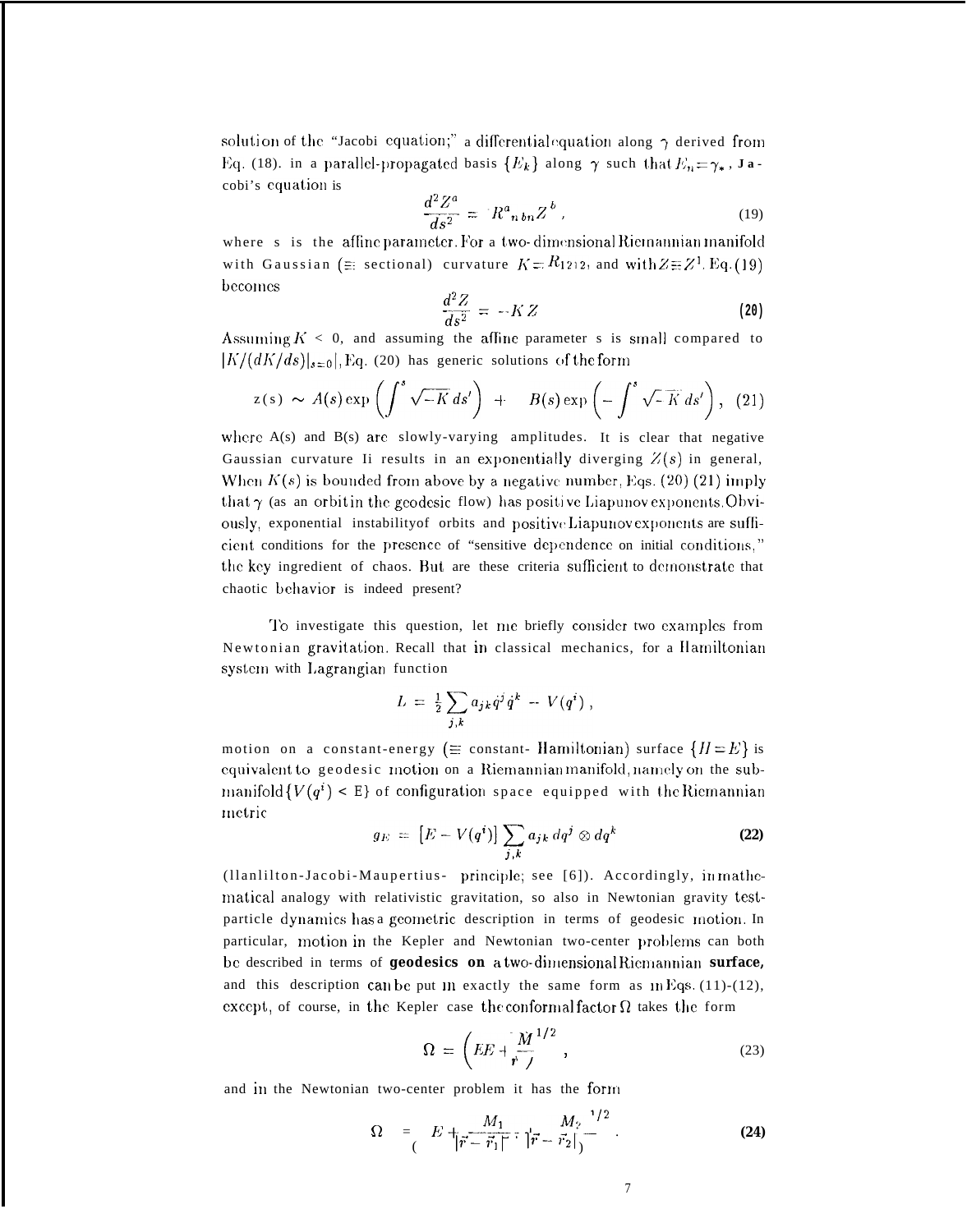Plots of the Gaussian curvature of the metric  $g_F$ [Eq. (22)] for the (planar) Kepler and Newtonian two-center problems are shown in Fig. 4. In both plots, E is chosen to be  $E = -0.1$  (E is chosen negative so that the geodesic flow describes the motion of bound orbits), and the masses are M ::  $M_1 = M_2 = 1$ , There are no surprises: As both systems are completely integrable with stable closed orbits, one would not expect negative curvature to be the dominant geometric feature. Indeed, in the Kepler case curvature is strictly positive, and in the two-center case it is mostly positive, with a small neighborhood of negative curvature in the vicinity of the centers; this small region of negative  $K$ corresponds to directional instabilities the orbits have while passing in between tllc two centers of attraction, [Note that in contrast with the black-hole surface, the center(s) in the Newtonian case are genuine singularities of the metric  $q_E$ ; however, these are not curvature singularities (K remains bounded as  $\vec{r} \rightarrow \vec{r_i}$ ), but rather conical singularities with a mass-independent angle deficit  $\pi$ .]



**Figure 4. No surprises in Newtonian gravity for the connection between negative curvature and chaotic** geodesic motion: **With completely integrable geodesic flows, Gaussian curvature** of the metric  $g_E$ [Eq. (22)] is **positive for both the Kepler problem (plot on the left; strictly positive**  $K$ **)** and the Newtonian two-center problem (plot on the right;  $K$  positive except **in a small neighborhood of the centers).**

So far the association between negative Gaussian curvature on the one band and chaotic behavior of the geodesic flow on the other appears to hold within the context of the three examples 1 discussed, Consider, however, one more example, this time the geodesic flow on the Riemannian surface S with only onc extremal (Reissner- Nordstrom) black-hole; in other words with metric h given by Eq. (11) where  $\Omega = (1 + M/r)^2$ . The Gaussian curvature K of the resulting geometry is plotted in Fig. 5 (with  $M = 1$ ). As in the two-black-bole case (Fig. 3),  $K$  is strictly negative everywhere, But the geodesic flow on this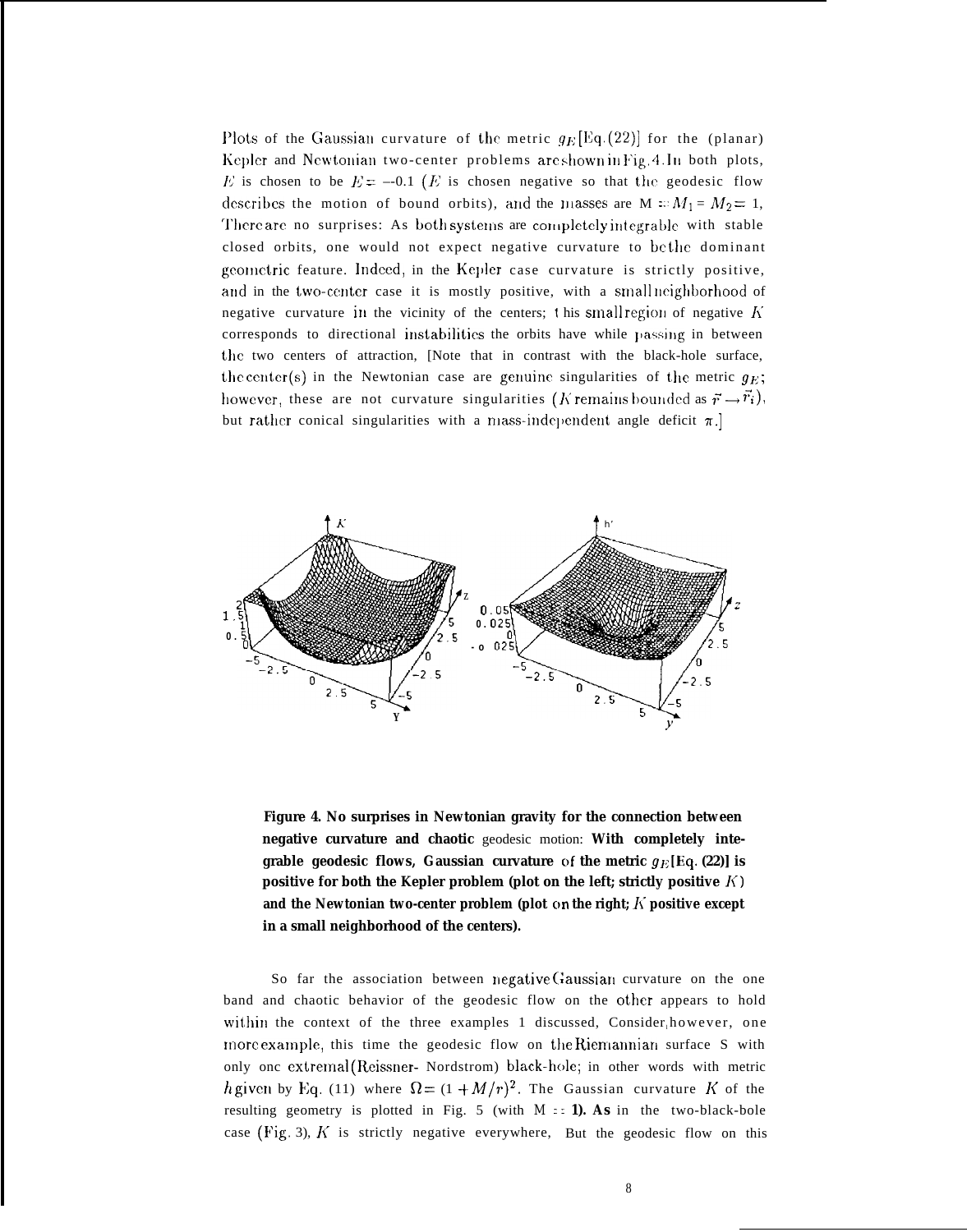surface is a completely integrable system (angular momentum provides the second integral of motion). Clearly, then, negative curvature (sensitive dependence on initial conditions) is not sufficient for chaos: In fact, the unique closed (unstable) geodesic in the geometry of Fig. 5 has strictly positive Liapunov exponents as an orbit in the flow, so even the presence of positive Liapunov exponents does not always imply chaotic behavior.



Figure 5. The Riemannian surface S with the metric corresponding to **the null geodesic flow** of a single extremal Keissner-Nordstrom black hole has strictly negative Gaussian curvature, and the Liapunov exponent of its (unique) closed geodesic is positive. But there is no trace of chaos here: with angular momentum as the **second integral of motion, the** geodesic flow of this surface is a completely integrable Hamiltonian system.

As others have done before, 1 would like to argue in this paper against the widespread practice in the physics literature of identifying chaos with merely the presence of positive Liapunov exponents. This is especially important in relativity (whine there is no canonical choice for dynamical time) since whether or not a l,iapunov exponent is positive depends crucially on the nature of the time parameter used in defining the exponent. In the next section I will describe a precise formulation for "chaos" [due to S. Willard  $([8])$ ] which 1 believe is particularly useful in relativity since it does not depend scnsitivc]y on the choice of time. In the following section (Sect. 6), 1 will demonstrate that null geodesic flow in the two-black-hole spacetime is chaotic according to this formulation.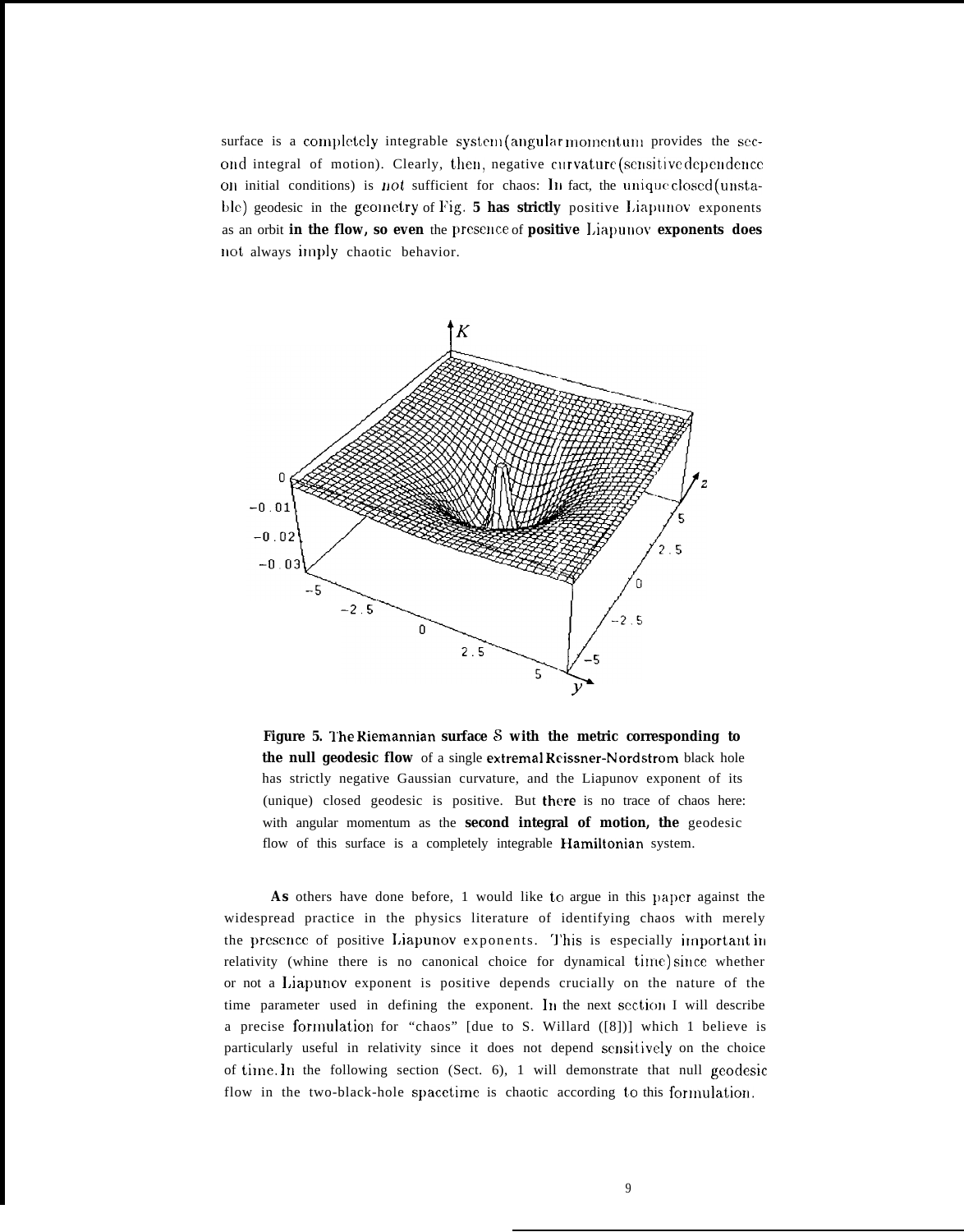# 5. A precise formulation of chaos

Central to our intuitive understanding of chaotic behavior is the notion of "sensitive dependence on initial conditions." lollg-time prediction of motion in the phase space of a chaotic system is impossible since small initial perturbations of the orbits grow arbitrarily large as the system evolves in time. This, of course, is a vague idea inneed of a precise mathematical formulation, and there exist various such formulations, the concept of Liapunov exponents being one of them. However, the exact content of our intuitive notion of sensitive dependence is not fully captured by the more precise concept of positive Liapunov exponents. For example, the phase flow  $\{x = x, x \in \mathbb{R}^n\}$  has positive Liapunov exponents along all its orbits, but, clearly, this is not a chaotic system, and more complicated "counterexamples" with positive exponents cau be found in which to discern that motion is non-chaotic would not be so easy. In order to conclude, on the basis of the presence of positive Liapunov exponents) that chaos is present, it is apparently necessary to make sure that the divergence of nearby orbits does not occur simply because these orbits escape to '(infinity" under time evolution What is needed to address this point is a mathematical formulation slightly more sophisticated than the concept of Liapunov exponents.

Here, then, is my favorite "definition" of c), aos, adopted from [8]: Restrict attention, for definiteness, to phase spaces M with metrizable topology, A dynamical system (M,  $\varphi_t$ ) is chaotic if it contains a "chaotic invariant subset," that is, a subset A c M such that:

- (Cl) A is compact, and invariant under  $\varphi_t$ , i.e.,  $\varphi_t(\Lambda) \subset A \ \forall t \in \mathbb{R}$ .
- (C2) A has sensitive dependence on initial conditions.
- (C3) A is topologically transitive.

The precise meaning of condition C2 (sensitive dependence oninitial conditions) is the following: Fix a distance function  $\rho$  on M compatible with M's topology. Condition C2 holds if there exists a fixed  $\delta > 0$  such that for all  $x \in A$  and for every neighborhood  $U \subset A$  of  $x$  open in A, a point  $y \in U$  and a  $t > 0$  can be found such that

$$
\rho[\varphi_t(x), \varphi_t(y)] > \delta
$$

In other words, given any point  $x \in A$ , no matter how small a neighborhood U of x I choose 1 can always find points  $y \in U$  n A whose orbits eventually diverge away from that of x under the flow  $\varphi_t$ . Since A is compact, this notion of sensitive dependence on initial conditions is independent of the choice of  $\rho$ . Topological transitivity of A (condition C3) means the following: for every open U, V c A there exists a  $t \in \mathbb{R}$  such that  $\varphi_t(U) \cap V \neq 0$ .

Because the problem 1 study in this paper involves chaos "localized" in a bounded region of an asymptotically flat geometry (i.e., in the vicinity of the black holes), I will need to use a slightly generalized version of the above definition; my generalization is designed to be adapted to the essentially timeasymmetric nature of the problem (i.e., null geodesics approaching the blackhole region from infinity and plunging into the holes after exhibiting chaotic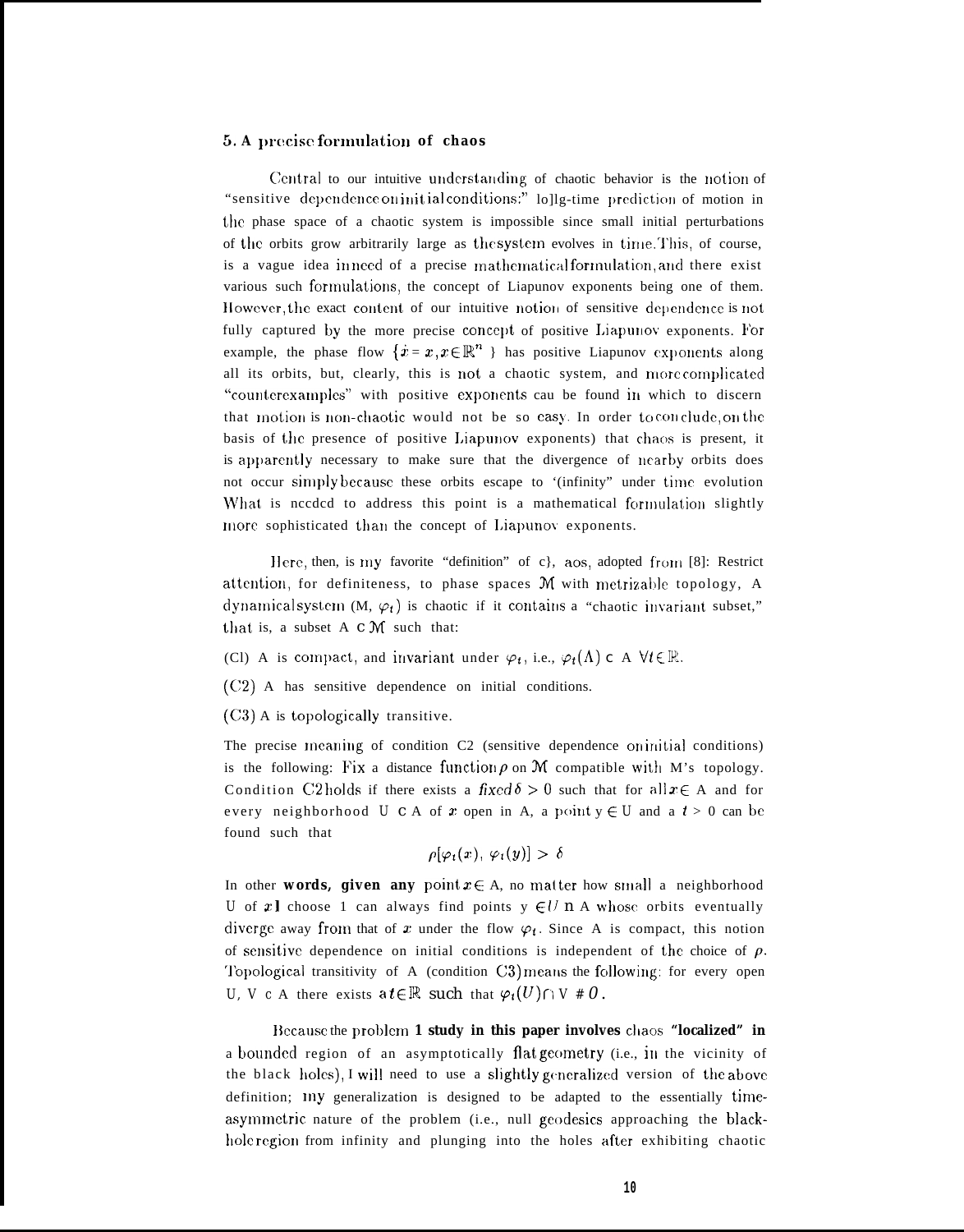behavior). Namely, call a subset A C Ma "chaotic future-ill~rarialit set" if (FC1) A is compact, and future-invariant under  $\varphi_t$ , i.e.,  $\varphi_t(\Lambda)$  c A  $\forall t > 0$ . (FC2) A has sensitive dependence on initial conditions (defined as before) (FC3) A is topologically future-transitive.

Note that topological transitivity of A as defined above (condition  $C3$ ) ensures essentially that the flow is topologically "mixing;" this condition is designed to rule out situations iu which A can be decomposed into multiple compact invariant sets. Clearly, topological transitivity would be an inappropriately strong condition to impose on a subset which is only future-irly ariant. Therefore, Imodify this condition so as to demand that the flow on A is mixing only in the future direction, more precisely, I define A to be topologically future-transitive if there exists a time  $T > 0$  such that for every pair of open subsets  $U, V \n\subset \varphi_T(\Lambda)$ times  $t > 0$  and  $s > 0$  can be found such that  $\varphi_t(U) \cap \varphi_s(V) \neq \emptyset$ . Clearly, a chaotic invariant, set is also trivially a chaotic future-invariant set. The definition of a chaotic system can now be generalized to include any dynamical system which contains a chaotic future-invariant subset.

Notice that this definition for chaos makes no reference to Liapunov exponents; in fact, the rate of divergence of nearby orbits is not constrained in any way by the precise notion of sensitive dependence on initial conditions. This fact makes the definition especially interesting for applications in General Relativity: sensitive dependence as defined above holds for one choice of time function if and only if it holds for any other, as long as two choices of time are always related by a monotone-increasing diffeomorphism from the real axis  $\mathbb R$ onto R. Of course, in general a mathematical [Definition is useful only if it is the subject of theorems, and there do exist theorems which demonstrate that many of the usual properties of chaotic systems can be derived from the above conditions C1-C3 (or FC1-FC3); I will not discuss these results here, hut direct the reader to the literature, especially as listed in [8]. Instead I will turn now to the demonstration that the geodesic flow on the two-surface (S, h) (which, as 1 discussed in Sect. 3, is equivalent to the null geodesic flow of the two-black-hole spacetime) is chaotic according to the formulation of chaos 1 just described. It is important to note here that other studies (see [9]-[10] and references therein) have carried out this demonstration by searching for various more direct signatures of chaos in the two-black-hole geodesic flow; for instance, the existence of hyperbolic cycles and transverse homoclinic orbits in this flow is discussed in [9], and the presence of positive Liapunov exponents is explored in [10].

#### 6. "Proof" of chaosin the two-black-hole null geodesic flow

The geodesic flow on the Riemannian surface  $(S, h)$  can be described as a Hamiltonian dynamical system, with phase space  $M =$  the unit cotangent bundle of  $\delta$ , i.e.,

$$
\mathcal{M} = T_1^* \mathcal{S} \equiv \{ (x, p) \in \mathbf{1'}^{\prime\prime} \quad S \mid ||p|| = h^{ab} p_a p_b = 1 \}, \tag{25}
$$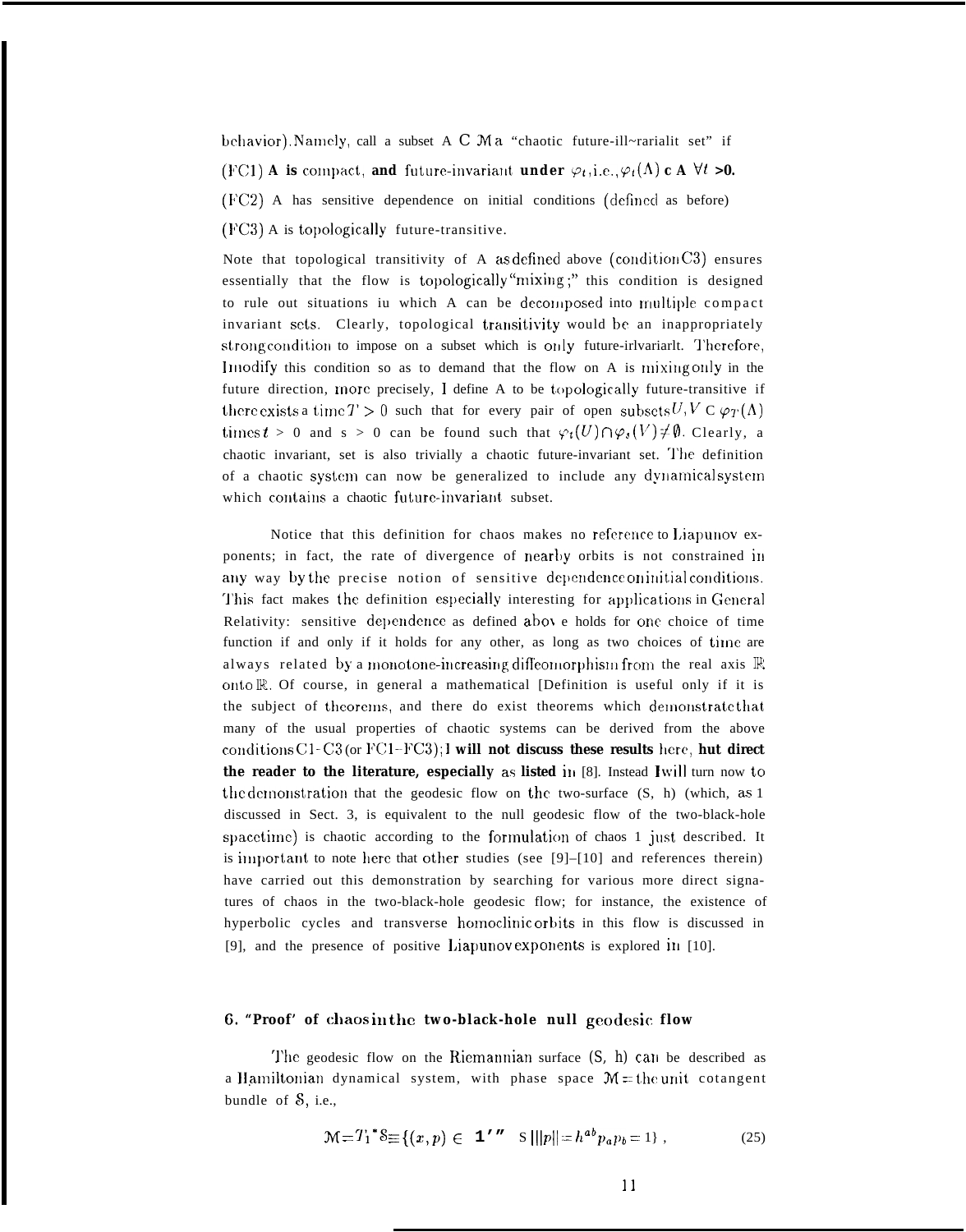and with the Hamiltonian function  $H(x,p) = \frac{1}{2}h^{ab}p_a p_b$ . I will denote the geodesic flow on  $T_1^*$  S by the usual symbol  $\varphi_t$ . I showed in Sect. 3 that  $(\mathcal{S}, h)$  has strictly negative Gaussian curvature, and recalled in Sect.4 that negative curvature causes exponential divergence of the orbits in the geodesic flow. Now, if the surface Swere compact, I could then simply define my invariant set A to be the entire phase space  $M = T_1^* S$ : so chosen, A is compact when S is, and because of the negatively curved geometry of (S, h), A has sensitive dependence on initial conditions, i.e., satisfies condition C2 as formulated in the previous section. It is not difficult to show also that A is topologically transitive under the geodesic flow; therefore, if S were compact, all conditions C1-C3 for a chaotic invariant subset would be satisfied by this simple choice of A, i.e., the entire phase space would be a chaotic invariant set. Indeed, it is well known that geodesic flows of compact manifolds with negative sectional curvature arc chaotic. (These flows in fact satisfy every criteria ever invented for chaos: they have positive Liapunov exponents, positive entropy, are mixing, are K-flows, ... See [7] for an extensive but readable analysis of this classical problem.) The noncompactness of the two-black-hole Ricrnaunian surface  $(\mathcal{S}, h)$  is then the main difficulty I need to overcome in demonstrating the existence of a chaotic (future-) invariant subset in the (noncom pact) phase space  $T_1^*$  S.

I will now construct a closed subset A  $cT_1^*S$  which I claim is a chaotic future-irlvariarlt set for the geodesic flow. That A is compact and futureinvariant will be evident from its construction, however, I will not be able to prove that A satisfies conditions FC2 and FC3. To prove these conditions, it would be sufficient to combine the negatively curved geometry of (S,h) with the intricate topological structure that A appears to have; however, 1 cannot prove that A indeed has this intricate structure. As is usually the case with studies of chaotic behavior, the evidence for this structure is exclusively numerical. Some of this numerical evidence 1 will present here, and more of it can be found in the literature, e.g., in [4] and [10].

First define subsets 1', 1', and 1' of the phase space  $T_1^*$  S as follows:  $\Gamma_i$ is the set of all points in  $T_1^*$ S which fall into the i'th black hole as  $t \to \infty$ , i.e.,

$$
\Gamma_i \equiv \{ m \in T_1^* \mathbb{S} \mid \vec{r} \left[ \varphi_t(m) \right] \longrightarrow \vec{r}_i \text{ as } t \longrightarrow \infty \},\tag{26}
$$

and I' is the set of all points which escape to the asymptotically flat region  $\vec{r} = \infty$  as  $t \to \infty$ , i.e.,

$$
1' \equiv \{ m \in T_1^* \mathbb{S} \mid \vec{r} \left[ \varphi_t(m) \right] \longrightarrow \infty \text{ as } t \to \infty \} . \tag{27}
$$

Since these subsets consist of points  $(x, p)$  such that the geodesic starting at x with initial tangent vector  $p$  eventually escapes to one of the three asymptotically flat regions of  $(S, h)$  (see Fig. 2), it is clear that both the  $\Gamma_i$  and  $\Gamma$  arc open subsets in  $T_1^*$ 8. Also (and this will be important below), it is clear that  $\Gamma, \Gamma_1$ and  $\Gamma$ <sup>2</sup> arc mutually disjoint subsets, i.e.,

$$
\Gamma \cap \Gamma_i = \Gamma_1 \cap \Gamma_2 = \emptyset.
$$

Now define A as the closed subset

$$
A \equiv \text{complement} \ (1' \ U \Gamma_1 U \Gamma_2) = (\Gamma \cup \Gamma_1 U \Gamma_2)'; \tag{28}
$$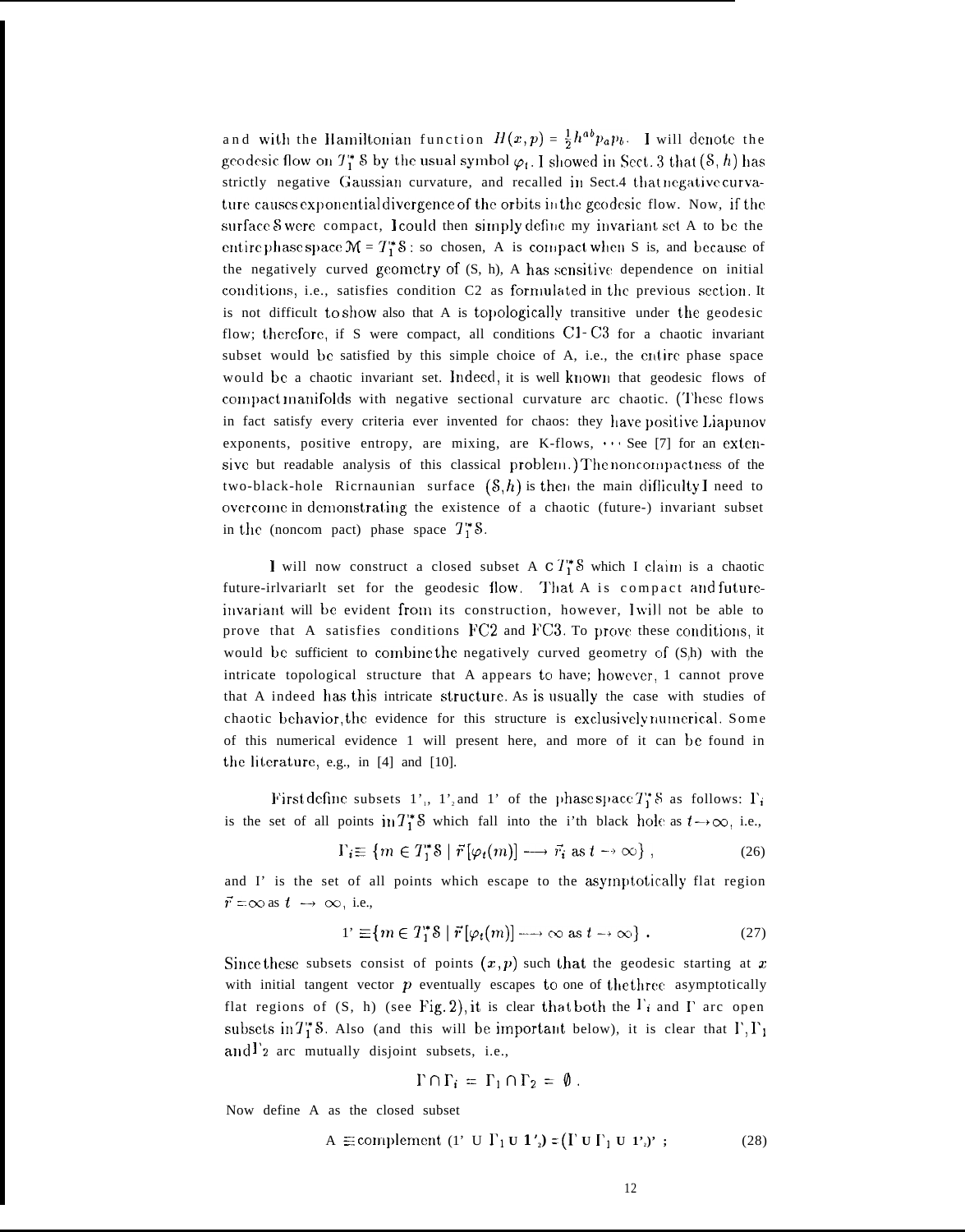A is the set of **all** points which do not escape to any asymptotic region as  $t \rightarrow \infty$ , i.e., the set of all future-imprisoned (e.g., periodic or quasi-periodic) orbits of the geodesic flow. This is obviously a future-invariant subset, but it is not necessarily compact (unless allimprisoned orbits are closed geodesics, which is not the case as numerical studies show). 10 cut A down to a compact size, introduce a compact subset D **c** S as follows (see Fig. 6): Draw a circle  $\mathcal{C}$  in the asymptotically flat region  $\vec{r} \rightarrow \infty$  which encloses both black holes, and draw circles  $C_1$  and  $C_2$  in the asymptotic regions  $\vec{r} \rightarrow \vec{r}_1$  and  $\vec{r} \rightarrow \vec{r}_2$  which enclose the black holes 1 and 2, respectively. Choose these circles large enough so that if  $\vec{n}$  denotes the outward normal to  $\mathcal{C}$  and  $\mathcal{C}_i$ , a geodesic  $\gamma$  which crosses any one of the circles in the outward direction [i. e., with  $h(\gamma_*, \vec{n}) \geq 0$ ] escapes to the corresponding infinity (and thus never crosses  $C$  or  $C_i$  again). By asymptotic flatness, it is clear that such circles  $\mathcal C$  and  $\mathcal C_i$  can be found (see Fig. 6). Now let  $D \subset S$  be the compact region bounded by the circles, in other words, define  $D$  to be the unique connected component of  $\{\mathcal{C}\cup\mathcal{C}_1\cup\mathcal{C}_2\}$  such that  $\partial D = \mathcal{C}\cup\mathcal{C}_1\cup\mathcal{C}_2$ . '1'hcn put

$$
\Lambda \equiv \Delta \cap T_1^* D \,. \tag{29}
$$

So constructed) A is clearly both compact (a closed subset of a compact set) and future-invariant. I claim that this A  $c$   $T_1^*$ S is a chaotic future-invariant subset for the geodesic flow on  $T_1^*$ 8.



**Figure 6. Construction of the compact** set  $D \subset S$  used in defining the com**pact future-invariant subset** A C  $T_1^*$  S [see Fq. (29)1. The circles  $\mathcal{C}$  and  $\mathcal{C}_i$ **are chosen large enough so that any** geodesic crossing them in the outward direction **never comes back (it escapes to the corresponding asymptotic infinity). The subset l) is the compact connected region bounded by the three circles.**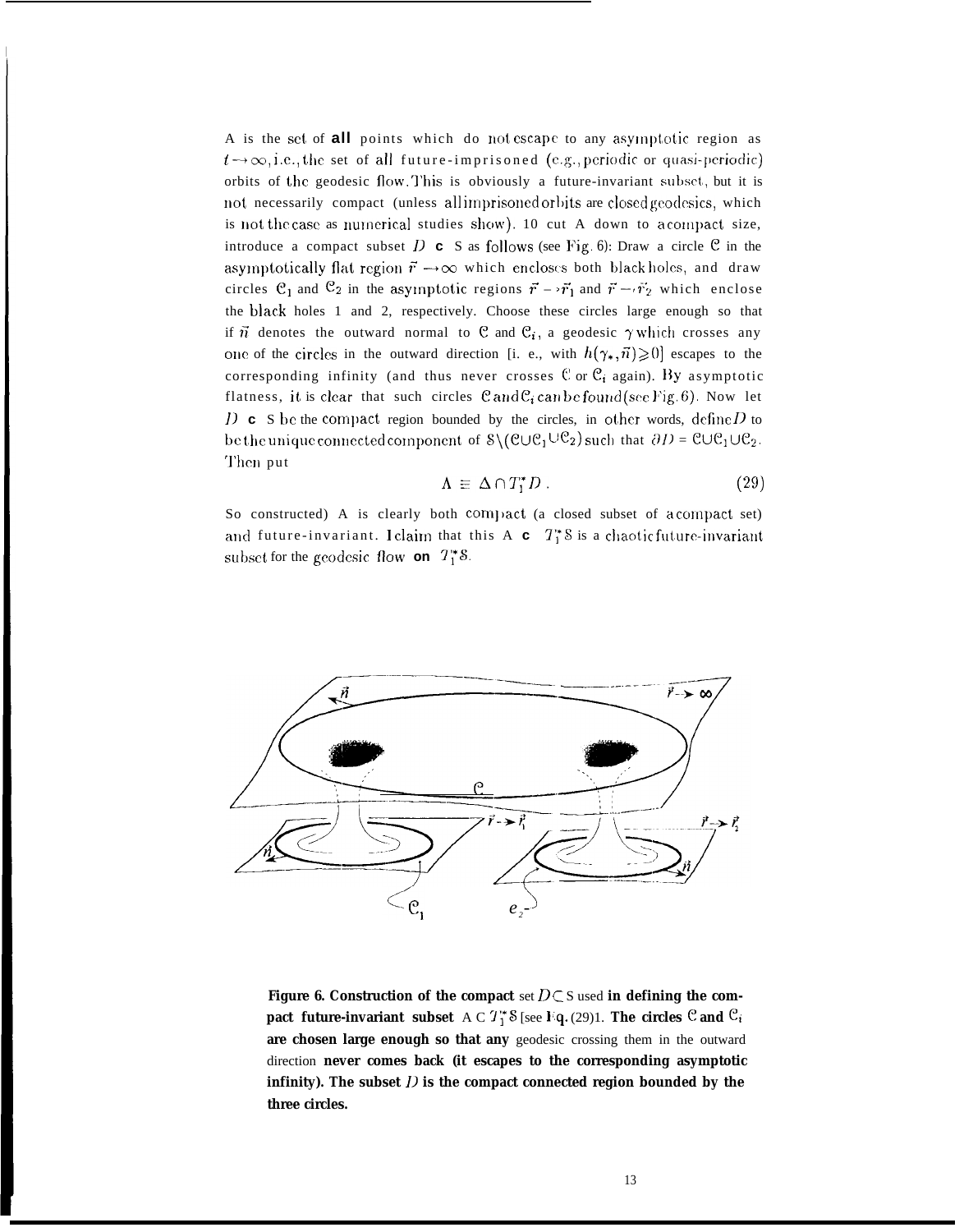As Imentioned above, 1 am not able to prove that A satisfies the conditions  $FC2$  and  $FC3$  of Sect. 5. Nevertheless, a great deal of insight into the structure of A can be obtained by numerically integrating the geodesic equations on  $(8, h)$ . Extensive numerical studies of this kind have beret reported in [4] and [10]. Although  $\bf{l}$  will base the following observations on  $m$  own minimal investigation of the  $(num<sub>l</sub>erical)$  structure of A, these observations arc supported by the more extensive numerical evidence already published in the literature.



**Figure 7. Closed (or almost closed) orbits in the geodesic flow on (S, h).** The top four plots are drawn with unit masses  $M_1 = M_2 = 1$ , and the two plots at the bottom of the figure are drawn with masses  $M_1 = 2$  and  $M<sub>2</sub> = 1$ . As the orbits get more complicated (and therefore their periods become longer), numerical instabilities set in as soon as or before the full **shape of the orbit** becomes apparent (as happens **in the middle two plots). Recall that all these orbits are unstable because of the negatively curved geometry** of (S, h).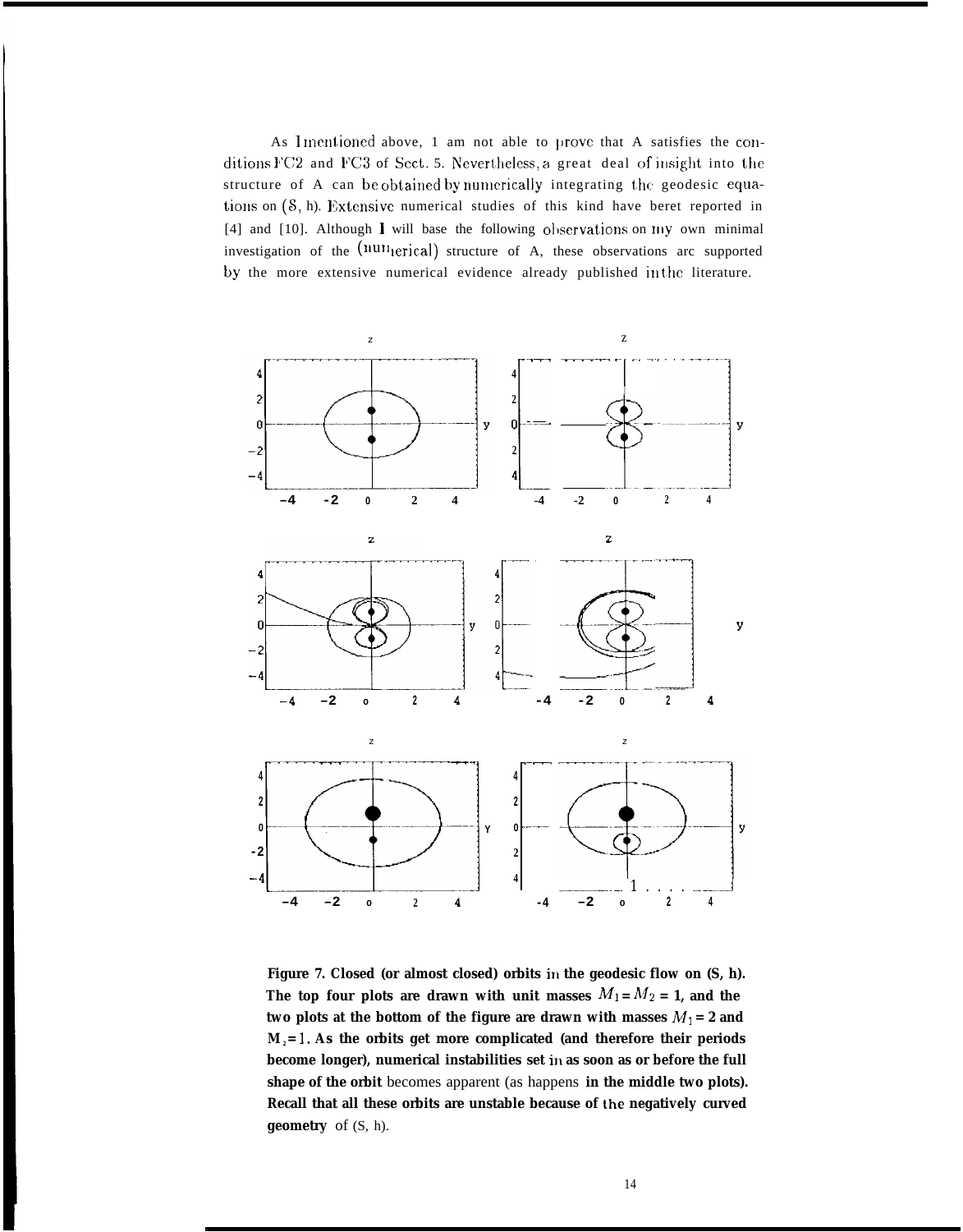Because of the exponential instability of all orbits in the geodesic flow, it is clear that a direct computer proof of tile existence of a future-imprisoned orbit (lying in A) is impossible: any real orbit in the computer will eventually diverge away from A because of numerical instabilities, even if initially it lies in A. So it might appear at first that by relying. on numerical integration it is impossible to even prove that A is nonempty! This is not the case, however; numerical integration does yield an indirect proof that orbits which lie in A exist. More precisely, consider those orbits whose starting points arc on the z-axis and whose initial (unit) tangent vectors are entirely in the y-direction. [See l'ig. 7; all or-bits plotted in Fig. 7 are of this kind. Also, although the orbits plotted in Fig. 7 arc (mostly) with unit masses  $M_1 = M_2 = 1$  and (some) with masses  $M_1 = 2$ ,  $M_2 = 1$ , similar behavior is observed with all positive choices of  $M_1$ ,  $M$ <sub>2</sub>. *]* in the following, I will not make any distinction between points on the z-axis and initial conditions for the orbits in  $T_1^*s$ ; the initial-tangentvector part of the initial conditions is fixed throughout to be a unit vector in the  $y$  direction. Now, by numerically integrating these orbits into the future, the following features can be observed: (i) Consider any openinterval of initial conditions (starting points) on the z-axis lying in the vicinity of the centers. No matter how small this interval is, there are always points in it which belong to IT,  $1'$  and  $1'$   $\ldots$  (ii) In any such interval, between any two points that belong to a distinct pair of the subsets  $\Gamma$ , 1'<sub>1</sub> and  $\Gamma$ <sub>2</sub>, there exists a third point which belongs to the subset other than the two in the pair.

Note that since  $\Gamma$ ,  $\Gamma_1$  and  $\Gamma_2$  are open sets, both of the statements (i) and (ii) are "stable" numerically, i.e., they can be verified with arbitrarilyhigh-accuracy numerical calculations. Already the statement (i), combined with the observation that  $\Gamma$  and  $\Gamma_i$  are disjoint, proves that A is nonempty: a connected open interval in  $\mathbb R$  cannot be the union of three disjoint open subsets, therefore, in any interval of the kind described in (i) there must exist points which belong to A. As 1 remarked above, to prove that A satisfies the conditions FC2 and FC3 of Sect. 5, it is sufficient to combine the exponential instability of the geodesic flow on  $T_1^*$  S with the everywhere-dense topological structure of A, i.e., the structure of a Cantor set of periodic or quasi-periodic orbits, so that every open neighborhood of any point  $m \in A$  contains points of  $\Lambda$  other than  $m$ . That A indeed has this structure is strongly suggested by the numerical evidence discussed here and more extensively in  $[4]$  and  $[1 \ 0]$ . However, the discovery of an analytical proof of this topological structure remains anopenproblem.

#### **Acknowleclgemmt s**

,

This research was carried out at the Jet Propulsion Laboratory, Caltech, and was sponsored by the NASA Relativity Office and by the National Research Council through an agreement with the National Aeroriautics and Space Administration.